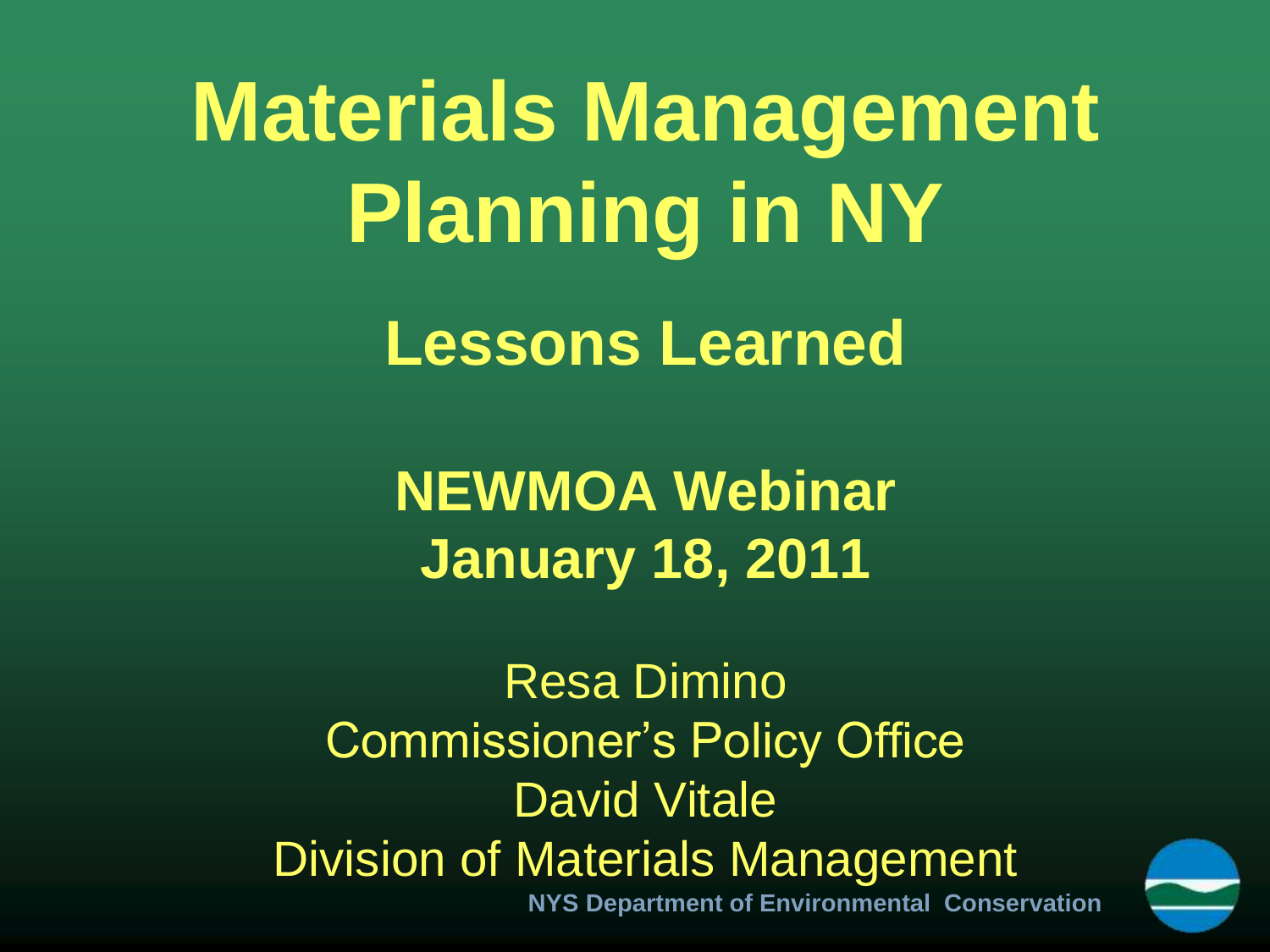## **Summary**

- Why did NYS develop a plan?
- Why a new approach?
- The planning process
- The Plan's content
- Outcomes of the process to date
- Lessons learned

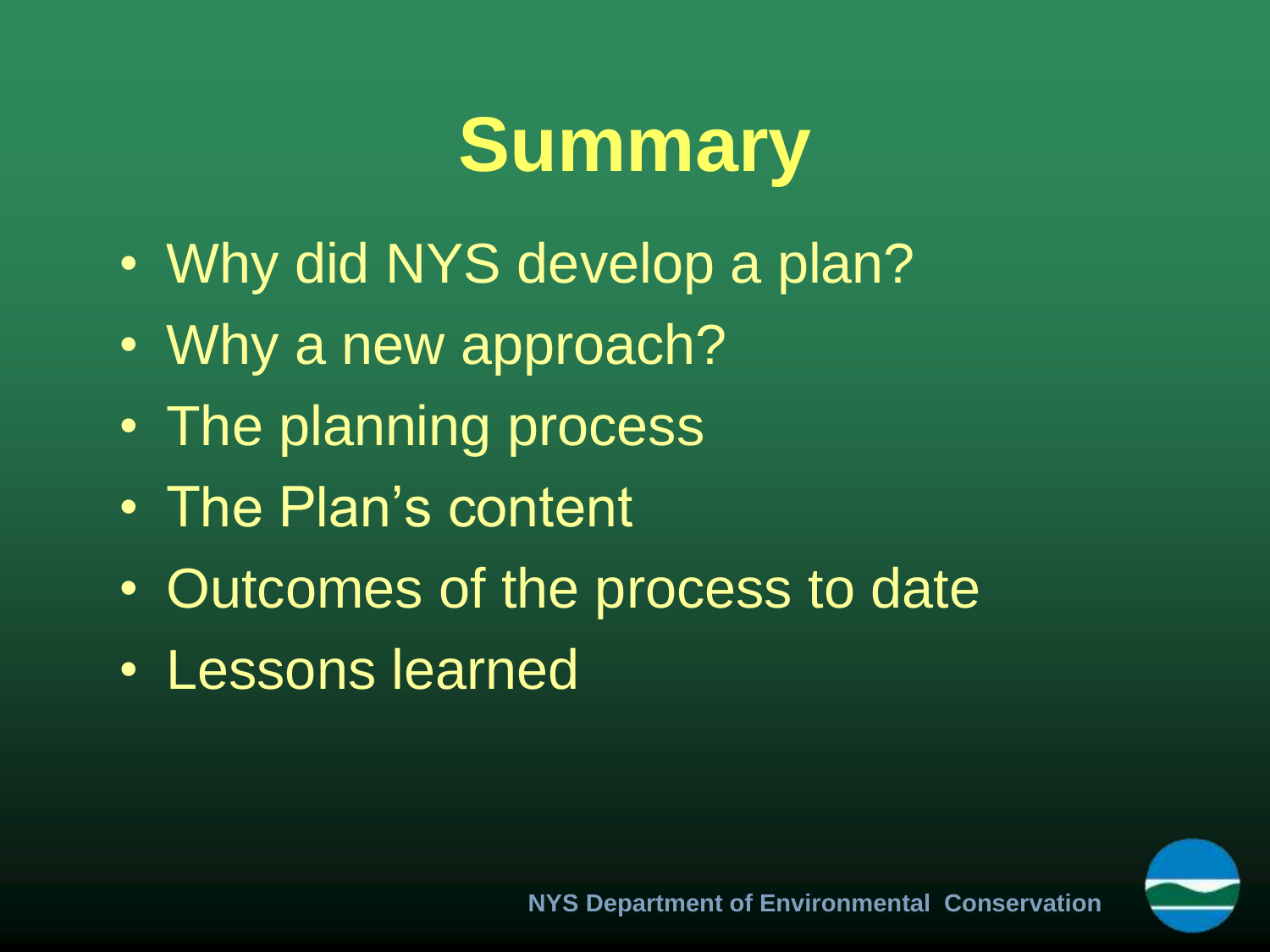# **Why a New Plan?**

- Review 20+ years of experience
- Set new goals
- Address emerging issues and materials
- Finite resources and new opportunities
- Recommend a course of action

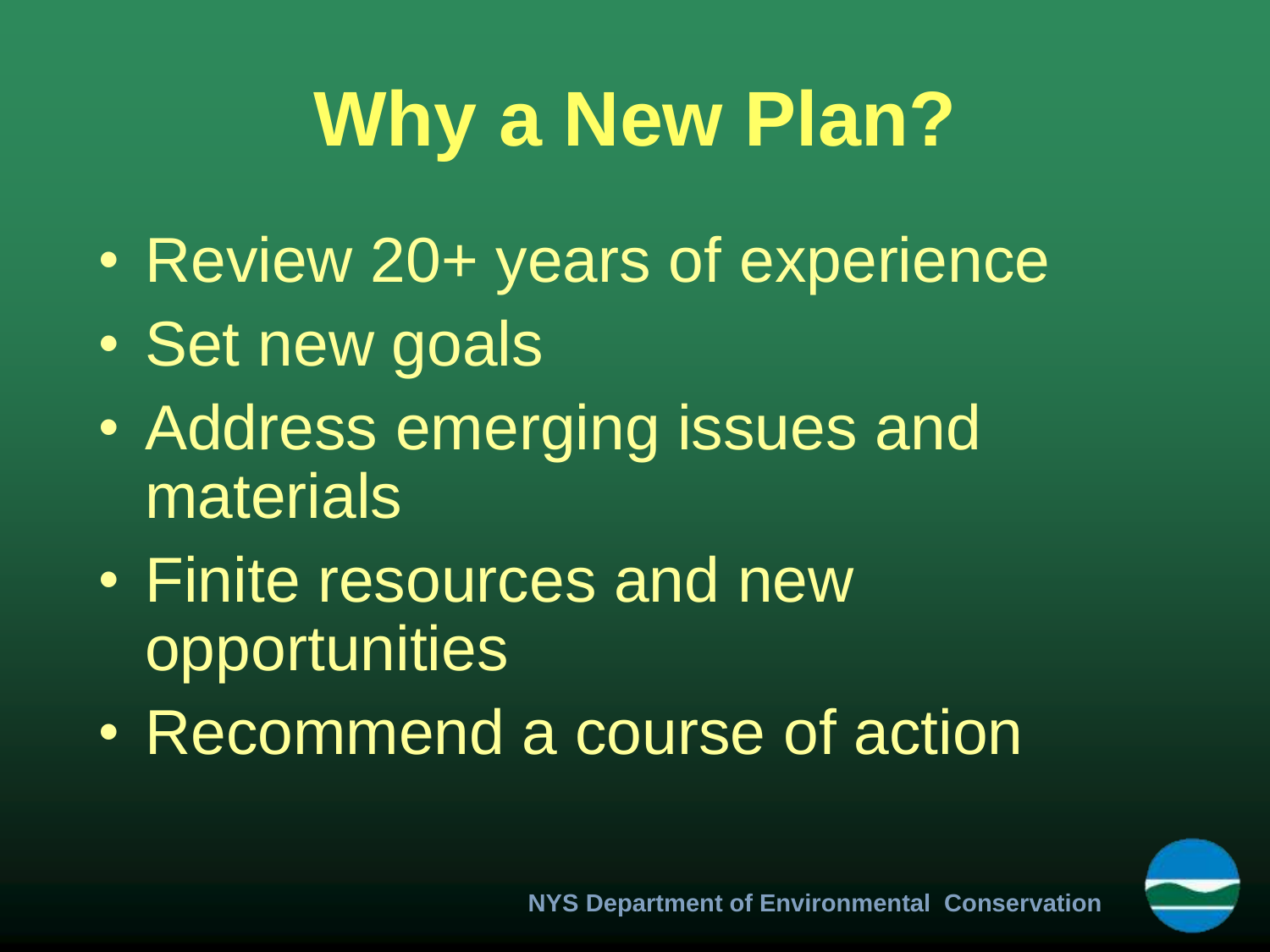# **Why a new approach for NY?**

- Environmental impact of wasting
	- Upstream/Life Cycle Impacts
	- GHG & Energy Use
	- Land & Resources
- Jobs and economic opportunity in recovery
- Recycling has reached a plateau

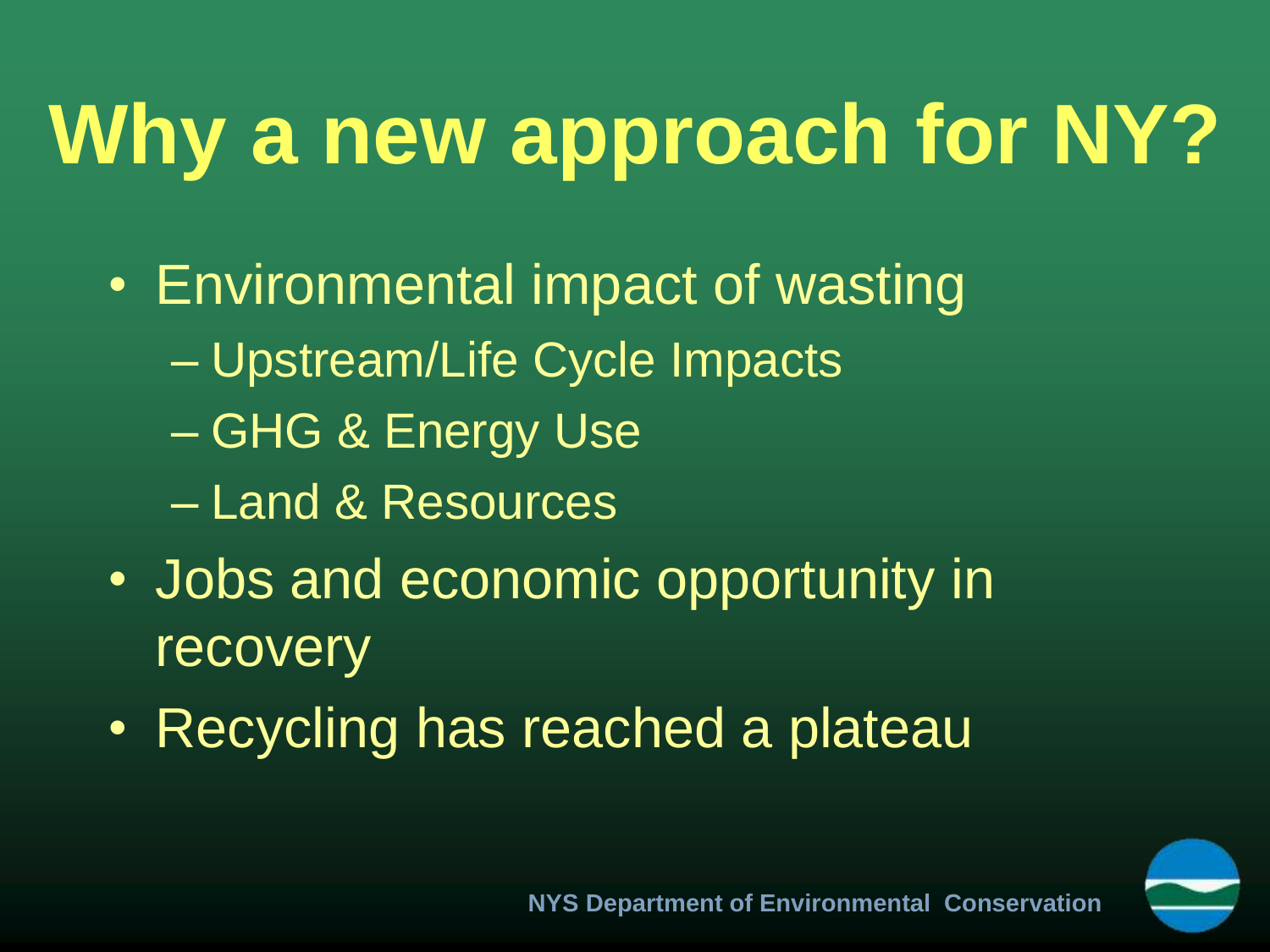# **Why a new approach for NY?**

- Trends at EPA
	- *Sustainable Materials Management: The Road Ahead*
- Trends in other states
	- Washington State Beyond Waste Plan
	- California Strategic Plan

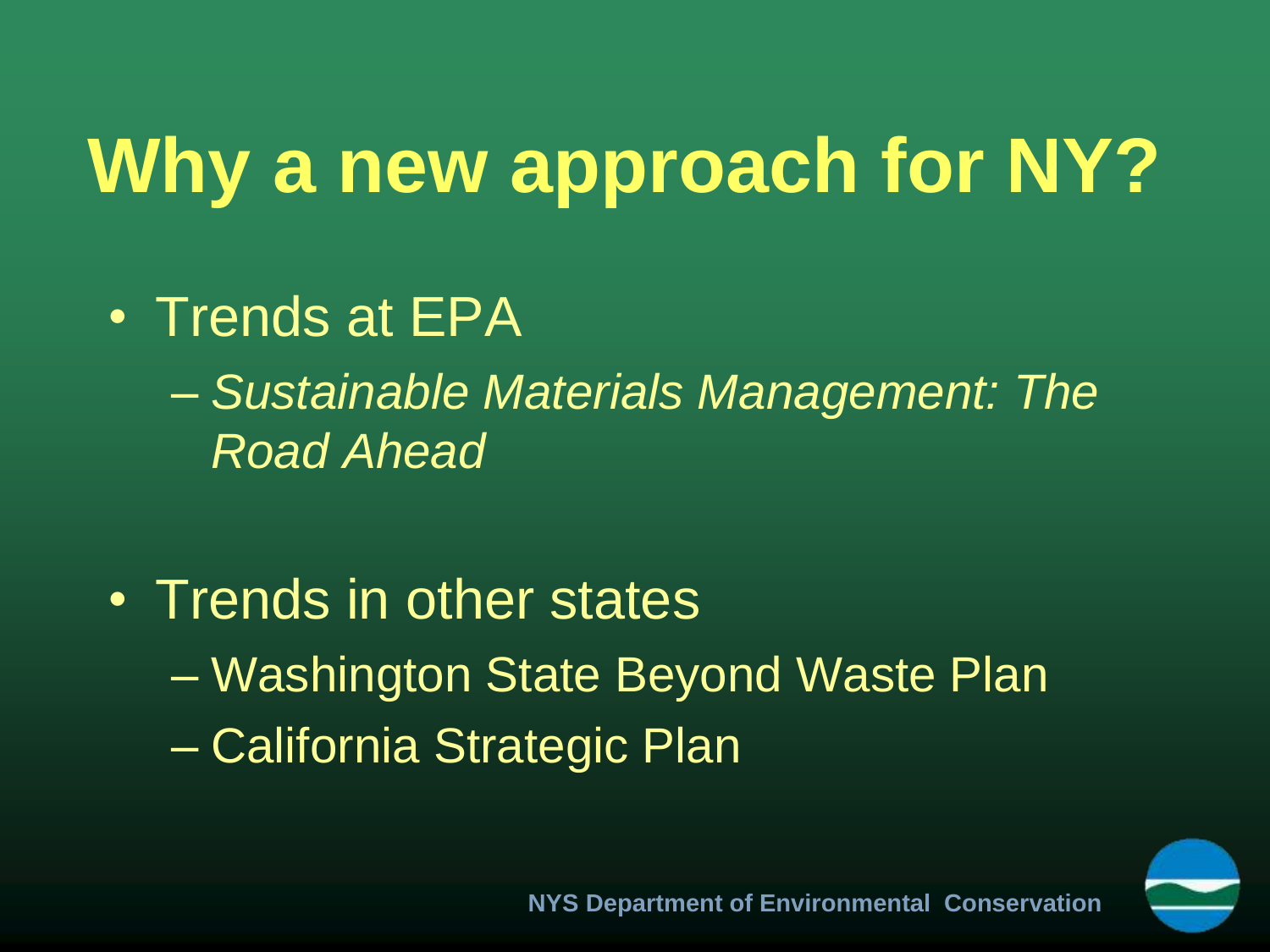# *Beyond Waste*  **Planning Process**

- Stakeholder Meetings Spring 08
- Advisory Group 08/09
	- Representing various stakeholder groups and regions of the state
- Release of Draft (for public comment) May 2010
- Hearings and Meetings Summer 2010
- Final Adoption –December 2010

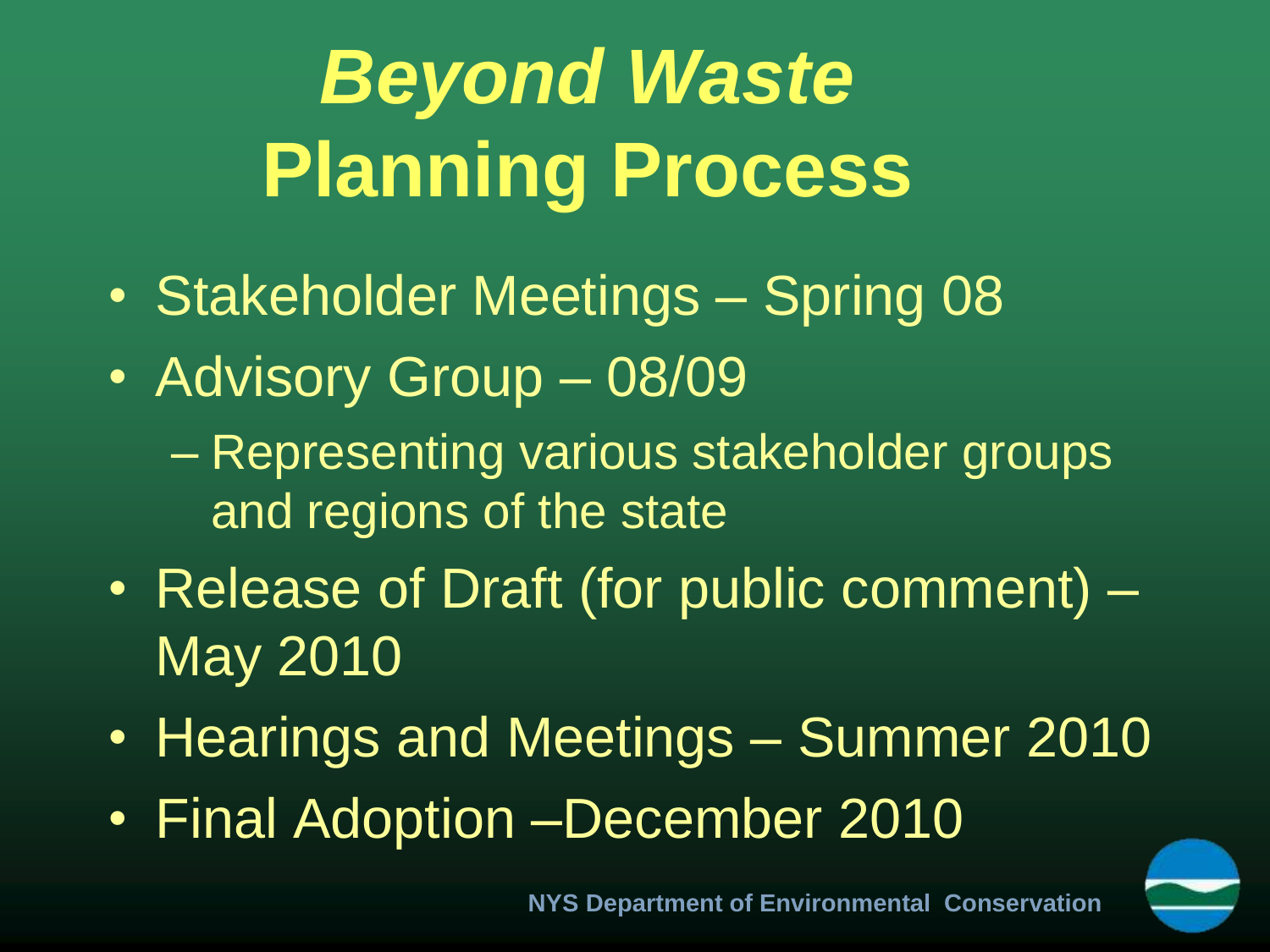# *Beyond Waste:* **Key Findings**

- 20 years after SWMA, still wasting 65- 80% of materials
- Waste contributes to climate change
- Some waste prevention gains have been achieved, but driven by economics and not policy
- Wide variation in program performance statewide; though good data is scarce
- Organics are 30 percent of MSW; recycling organics critical to progress

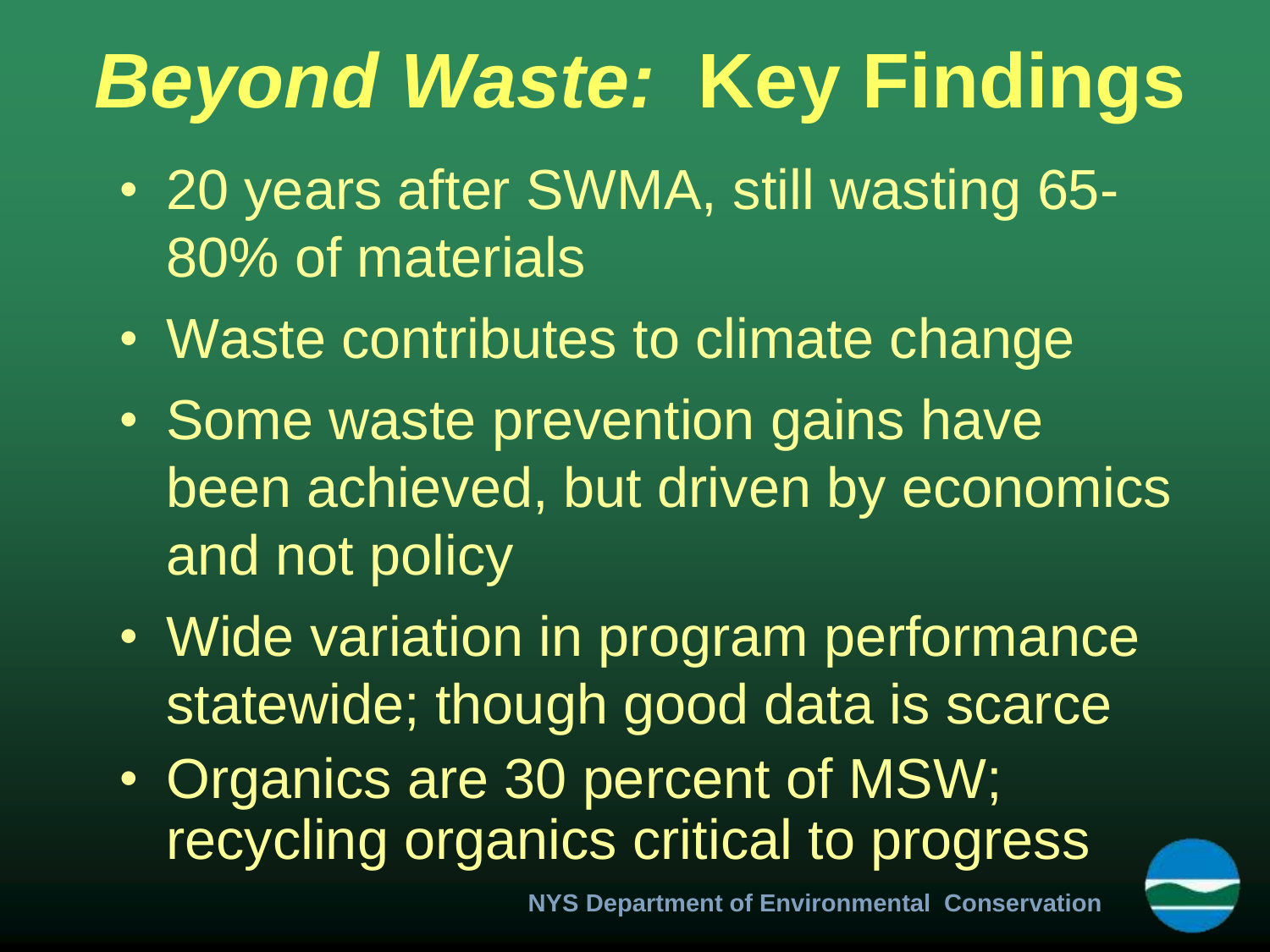## **Beyond Waste: Vision**

A materials management system that:

- **Captures economic value of materials**
- Minimizes greenhouse gas emissions
- Maximizes materials and energy efficiency
- Impacts the design of products and packaging
- Achieves ever-increasing levels of recovery

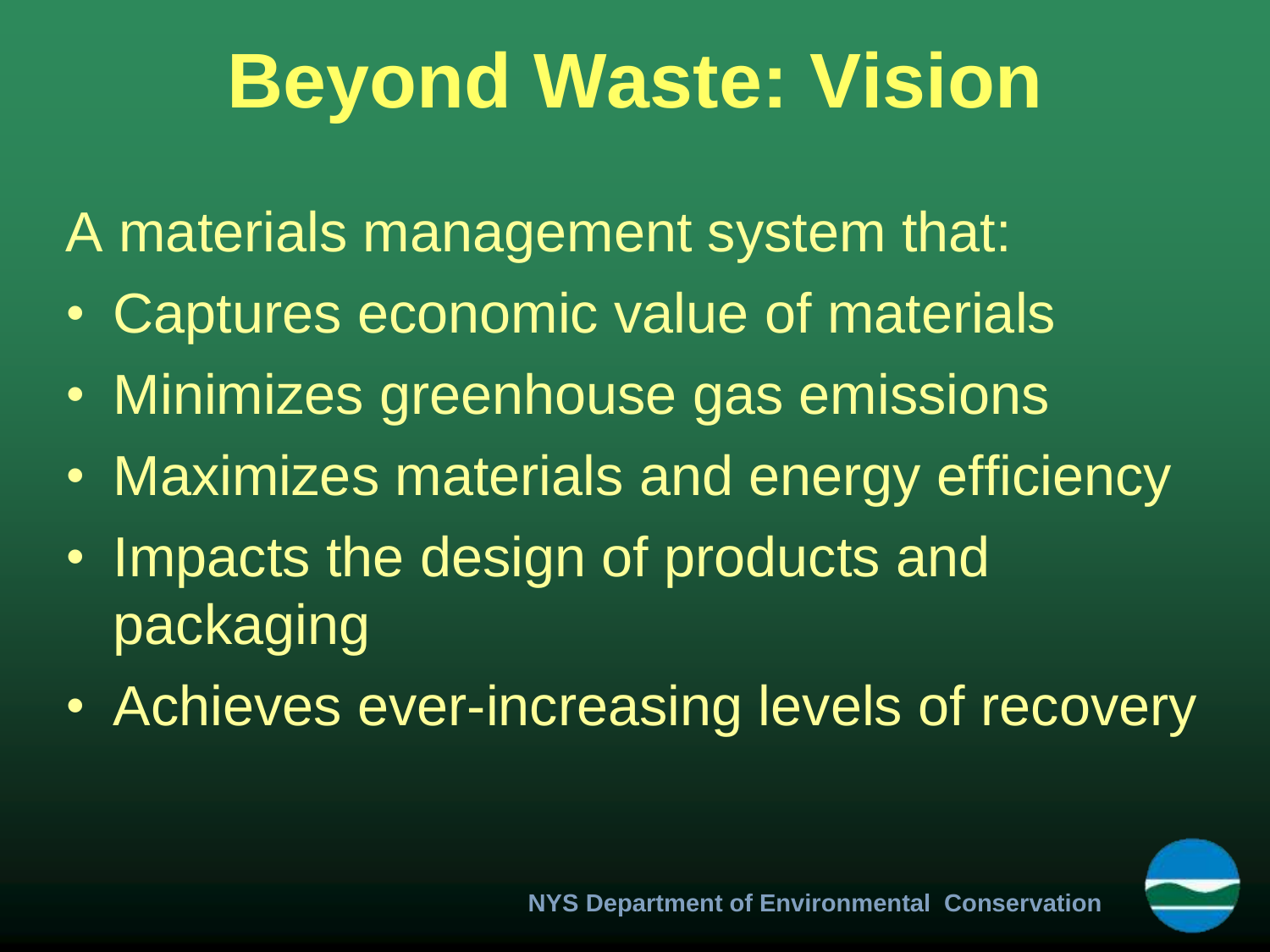## *Beyond Waste***: Goals**

- Minimize Waste Generation & GHG Impacts
- Maximize Reuse, Recycling & Organics Recovery
- Create Green Jobs
- Maximize the Energy Value of Materials **Management**
- Foster Good Local Planning
- Strive for Participation, Fairness and EJ
- Prioritize Investment in Recovery over Disposal
- Maximize Efficiency in Infrastructure Development
- Foster Technological Innovation
- Continue to Ensure SWMFs are Designed and Operated Well

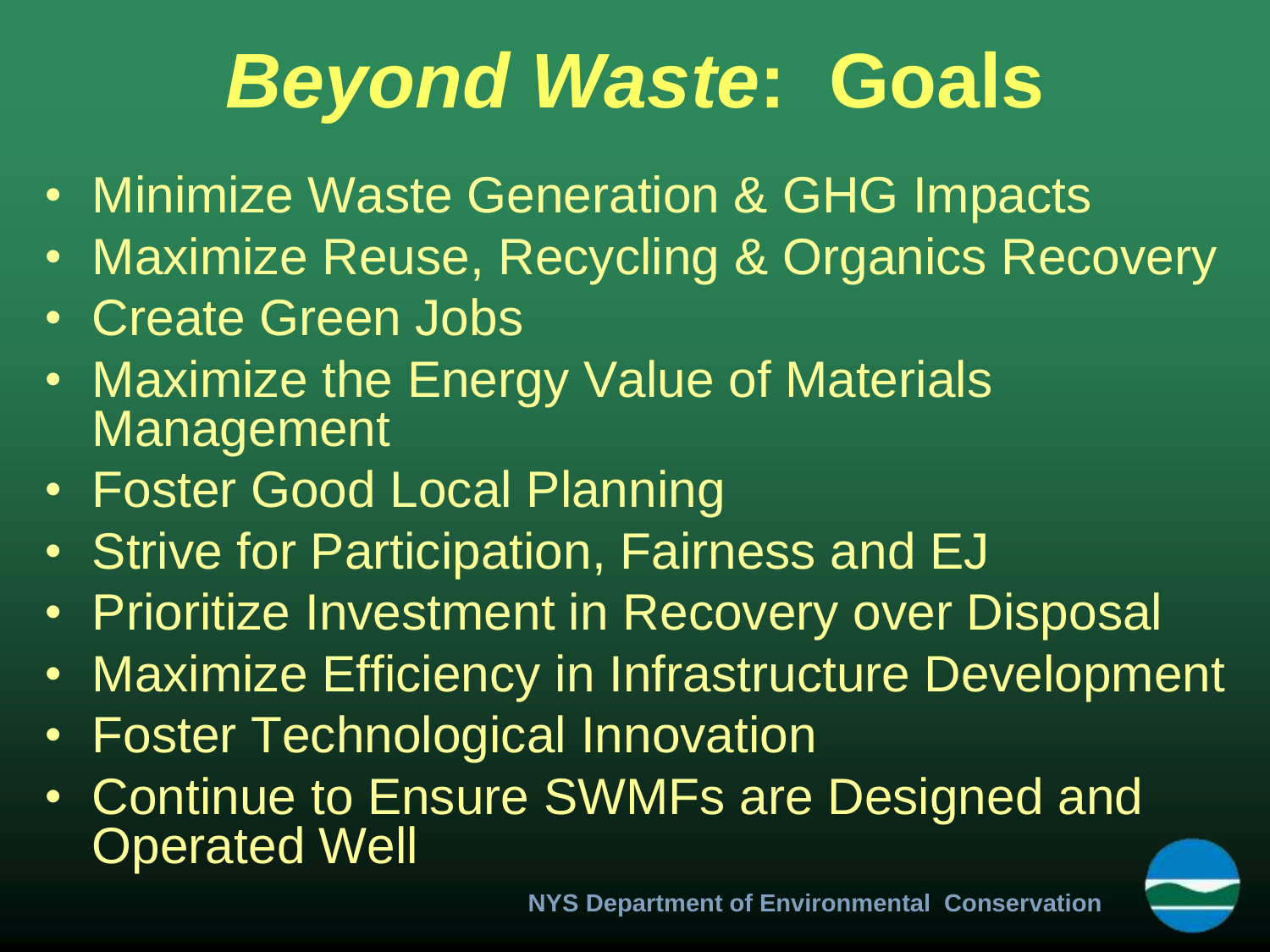# *Beyond Waste***: Quantitative Goal**

- A progressive reduction in the amount of waste managed in disposal facilities (landfills and municipal waste combustors) on a per capita basis
	- Reduce from 4.1 lbs/person/day disposed in 2008 to 0.6 lbs/person/day in 2030

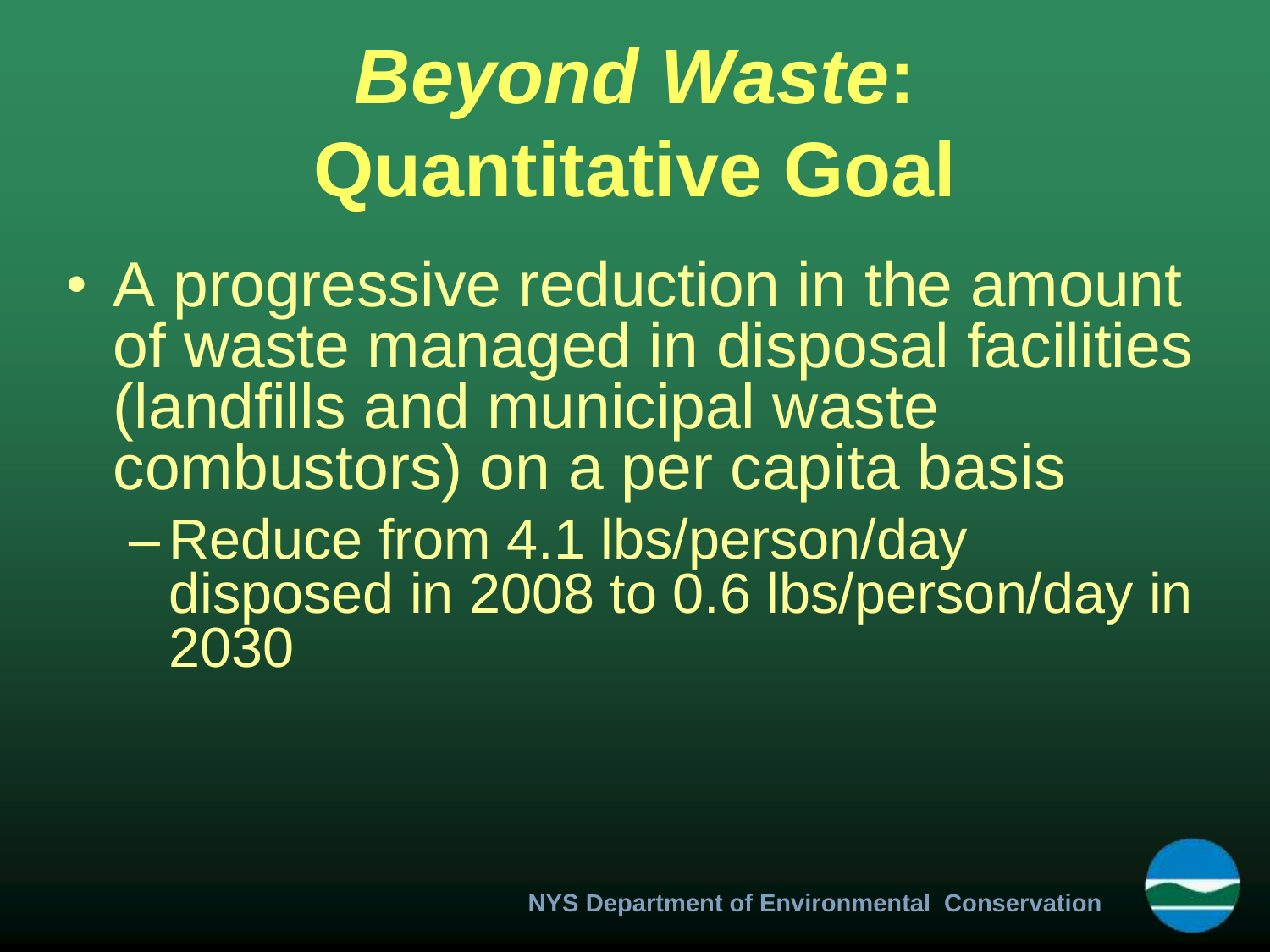## **Beyond Waste: Impacts**

- Reduce 21 million MTCO2E annually
- Conserve more than 280 trillion BTUs of energy annually
	- Equal to energy consumed by 2.6 million homes
- Create 67,000 jobs

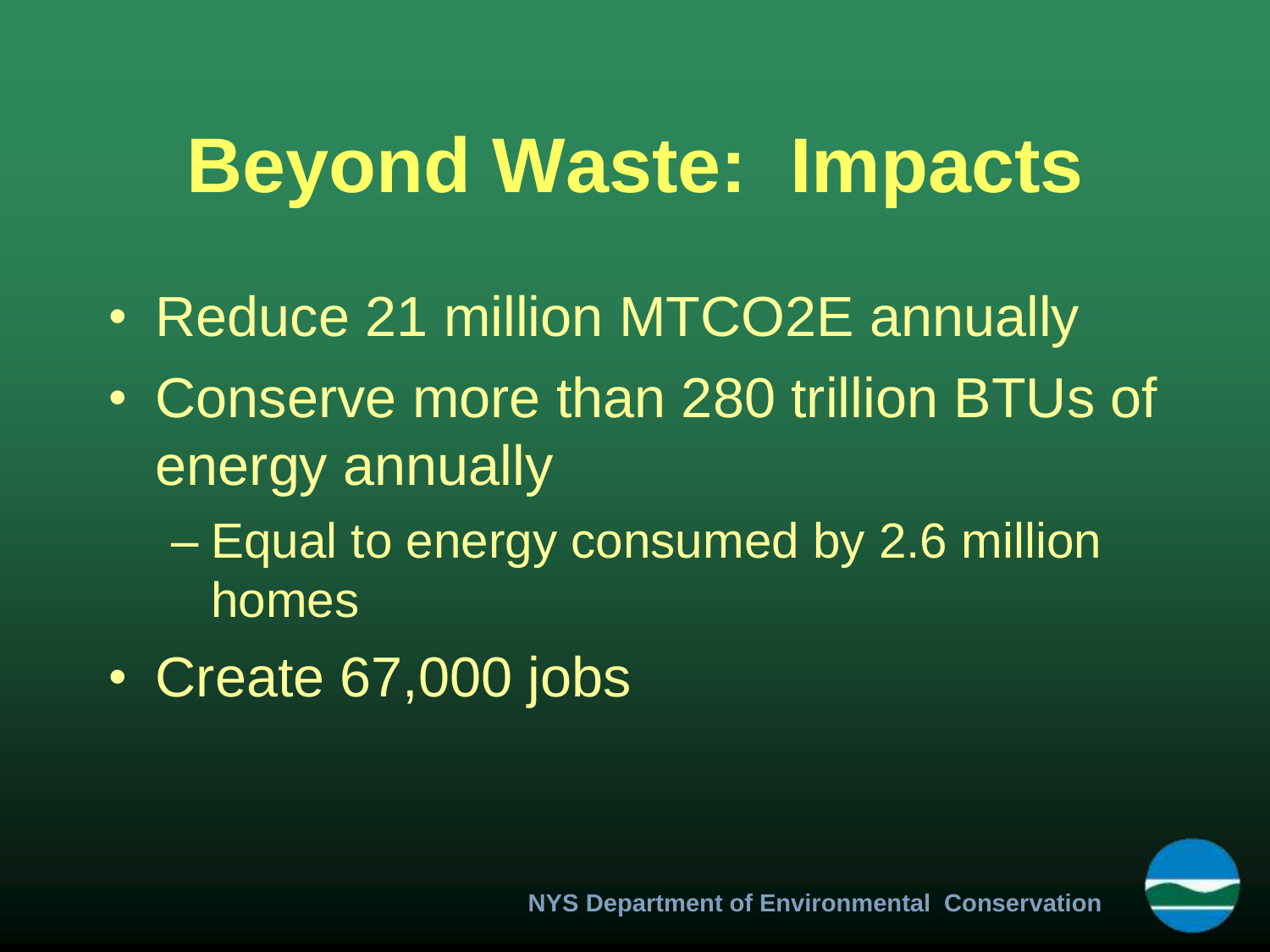# *Beyond Waste:* **Major Areas of Focus**

- Improve waste prevention, reuse, recycling
- Increase organics recycling especially food waste
- Implement product and packaging stewardship

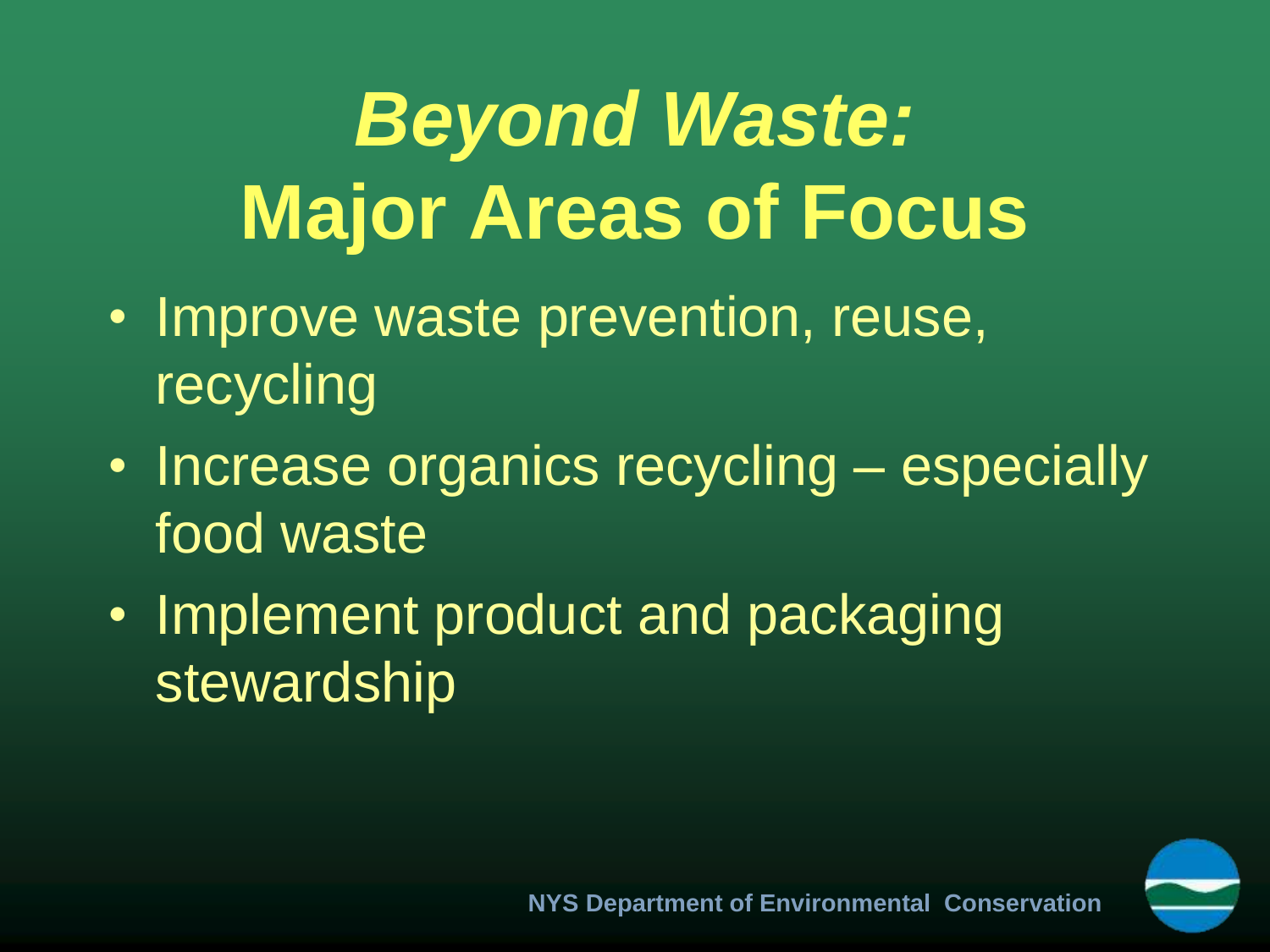# *Beyond Waste* **Improve the 3 Rs**

- Clarify who's required to recycle and where
	- All generators; all places
- Increase education, enforcement and incentives
- Generate and allocate additional resources

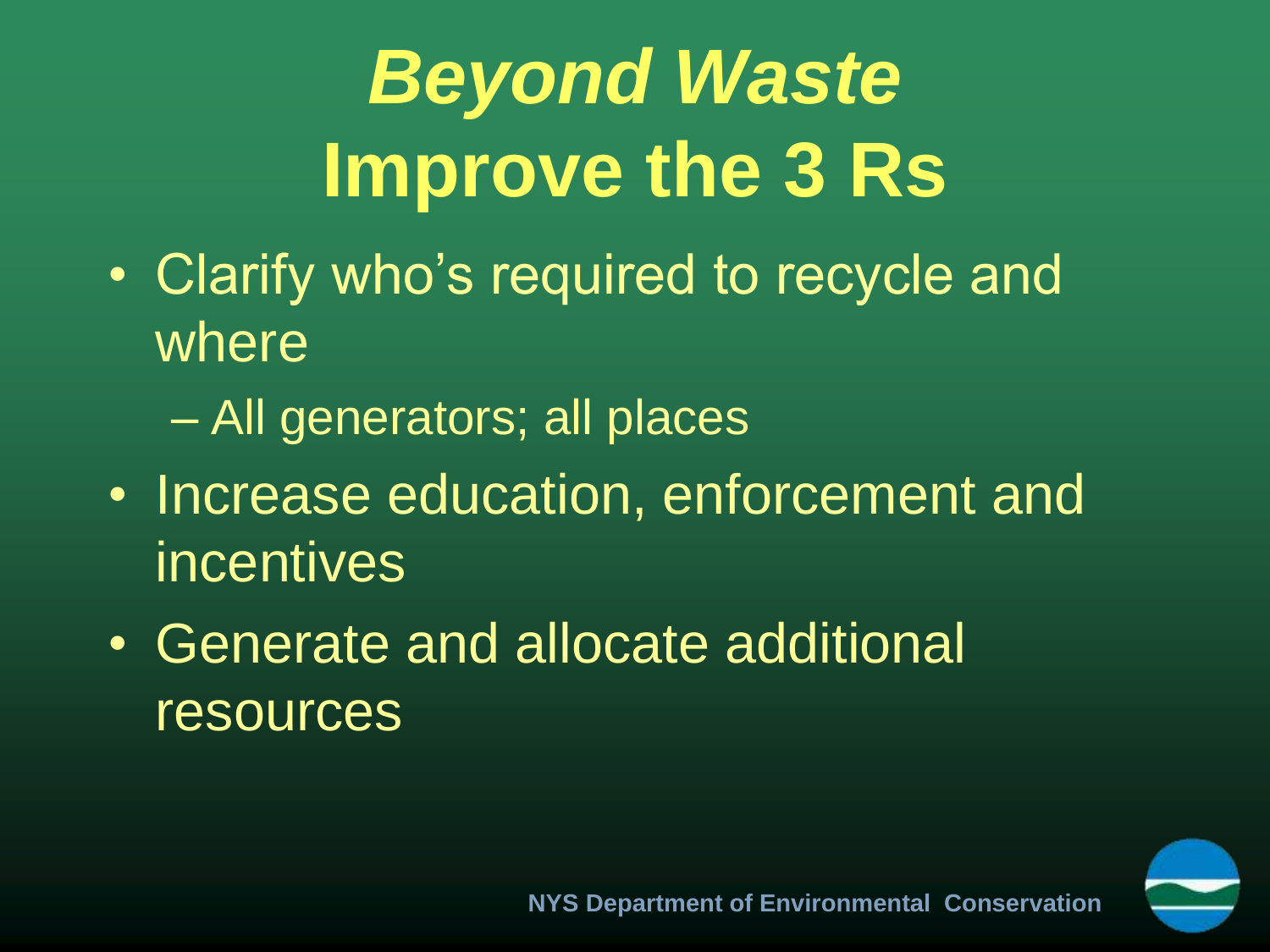# *Beyond Waste* **Increase Organics Recycling**

- Maximize food redistribution
- Promote and demonstrate organics recycling in state agencies
- Build the composting and organics recycling infrastructure
- Require planning units to evaluate organics recycling

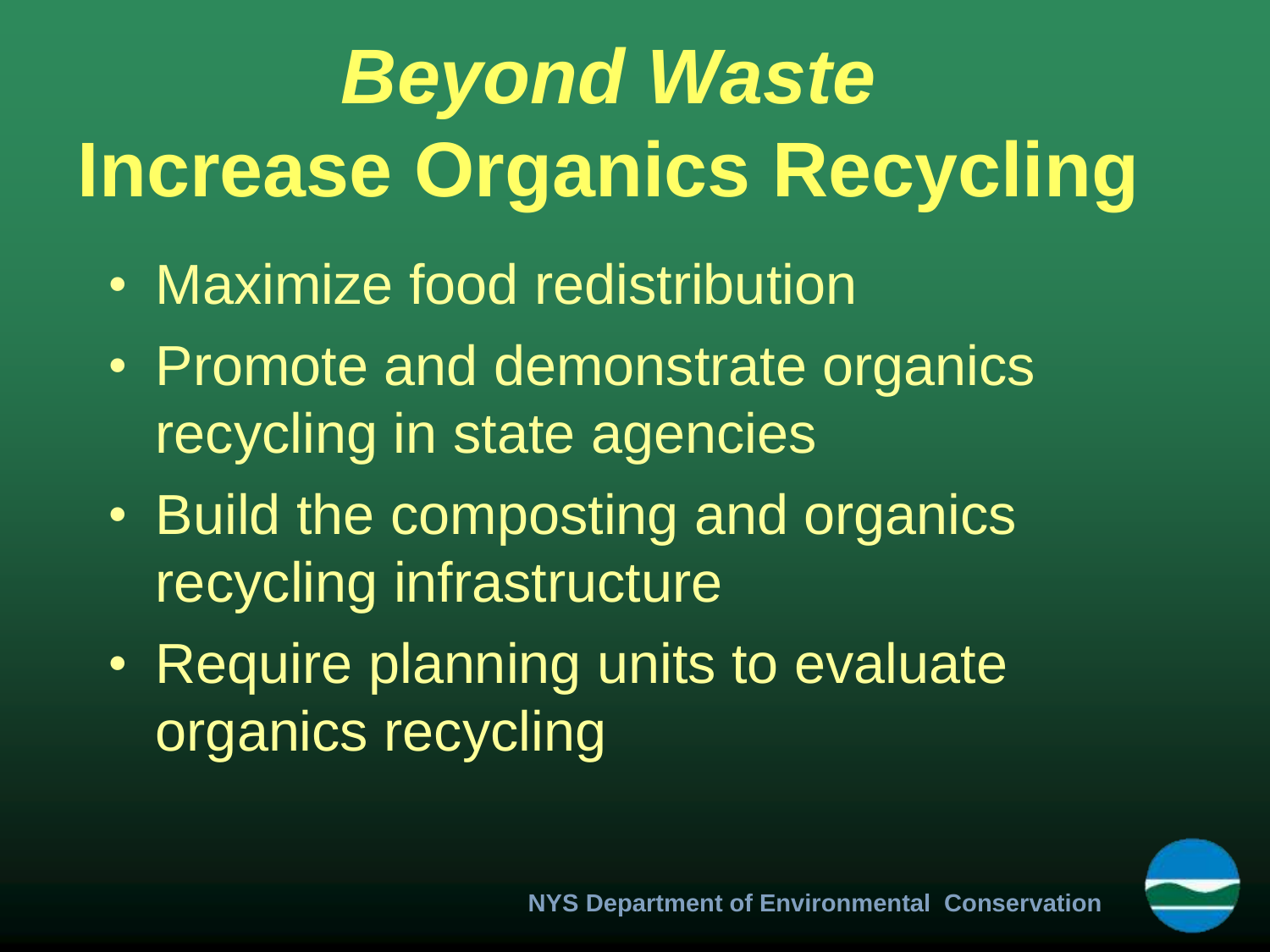# *Beyond Waste***: Implement Product Stewardship**

- Enact PS for:
	- Household Hazardous Waste
	- Pharmaceuticals
	- Paint
	- Carpets
	- Automobiles
	- Mercury Containing Products
	- Packaging
	- Appliances

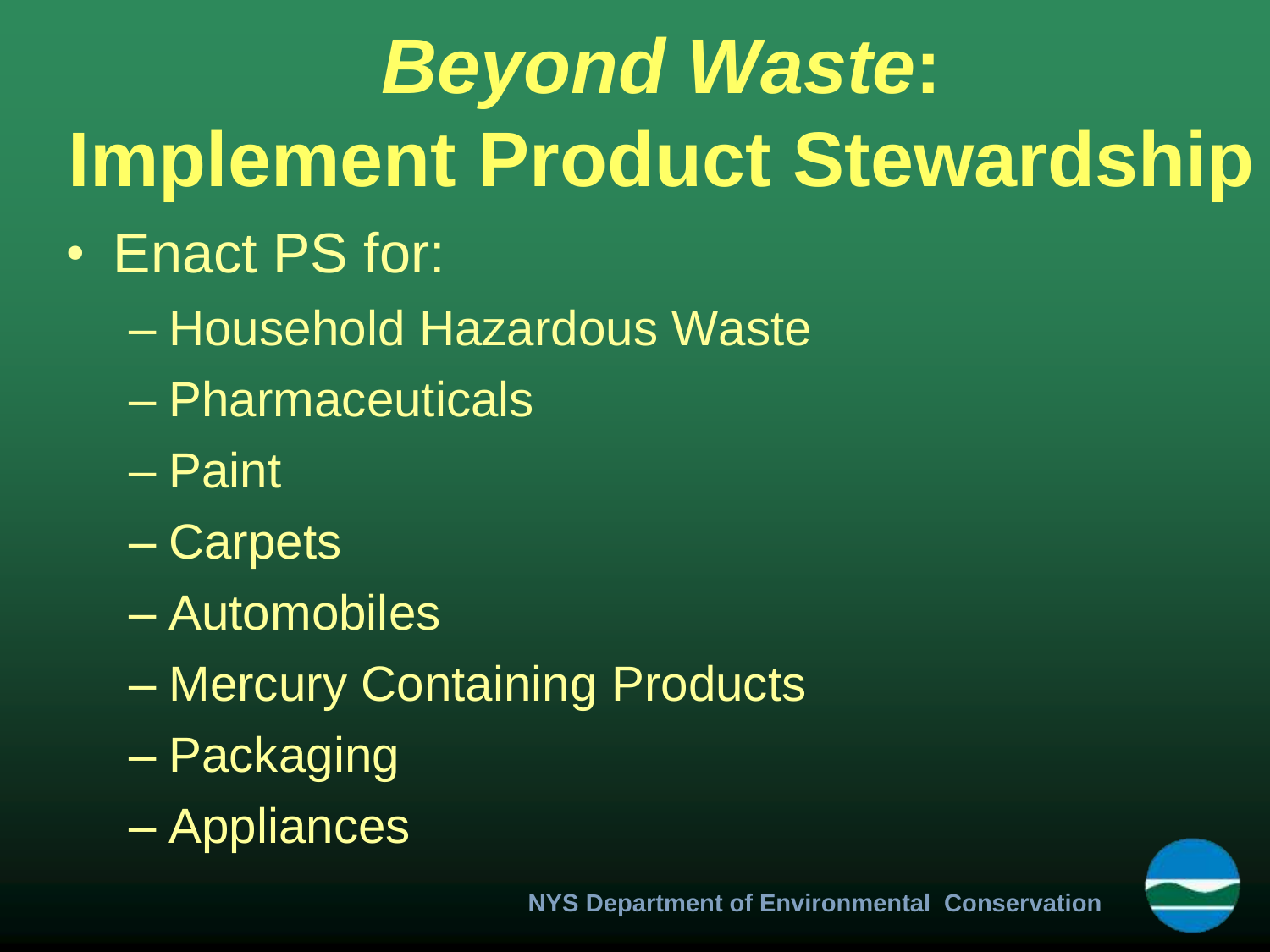## Controversial Issues

- Disposal Bans
	- Clarified, scaled back
- Tip Fee Surcharge – Discussed, not specifically recommended
- Mandatory PAYT
	- PAYT encouraged, may mandate later
- Designating Mandatory Recyclables – Designated basic list
- MSW Combustion
	- Fair and balanced representation of facts

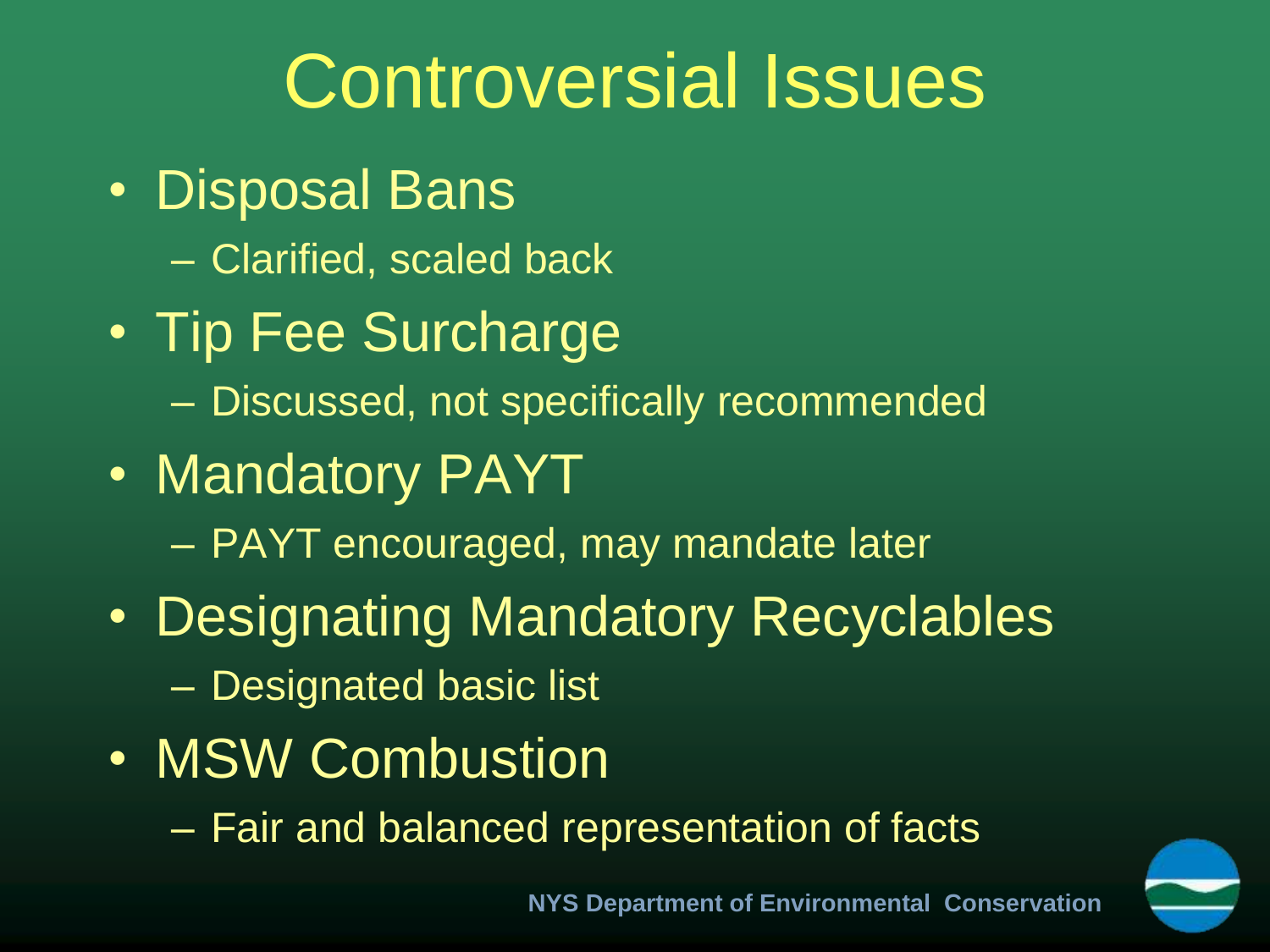# **Outcomes of Planning Process**

- New York Product Stewardship Council **Created**
- 2 Product Stewardship Laws Enacted – Electronic Equipment Recycling and Reuse Act
	- Rechargeable Battery Recycling Act
- Private sector interest and investments
- Internal reorganization

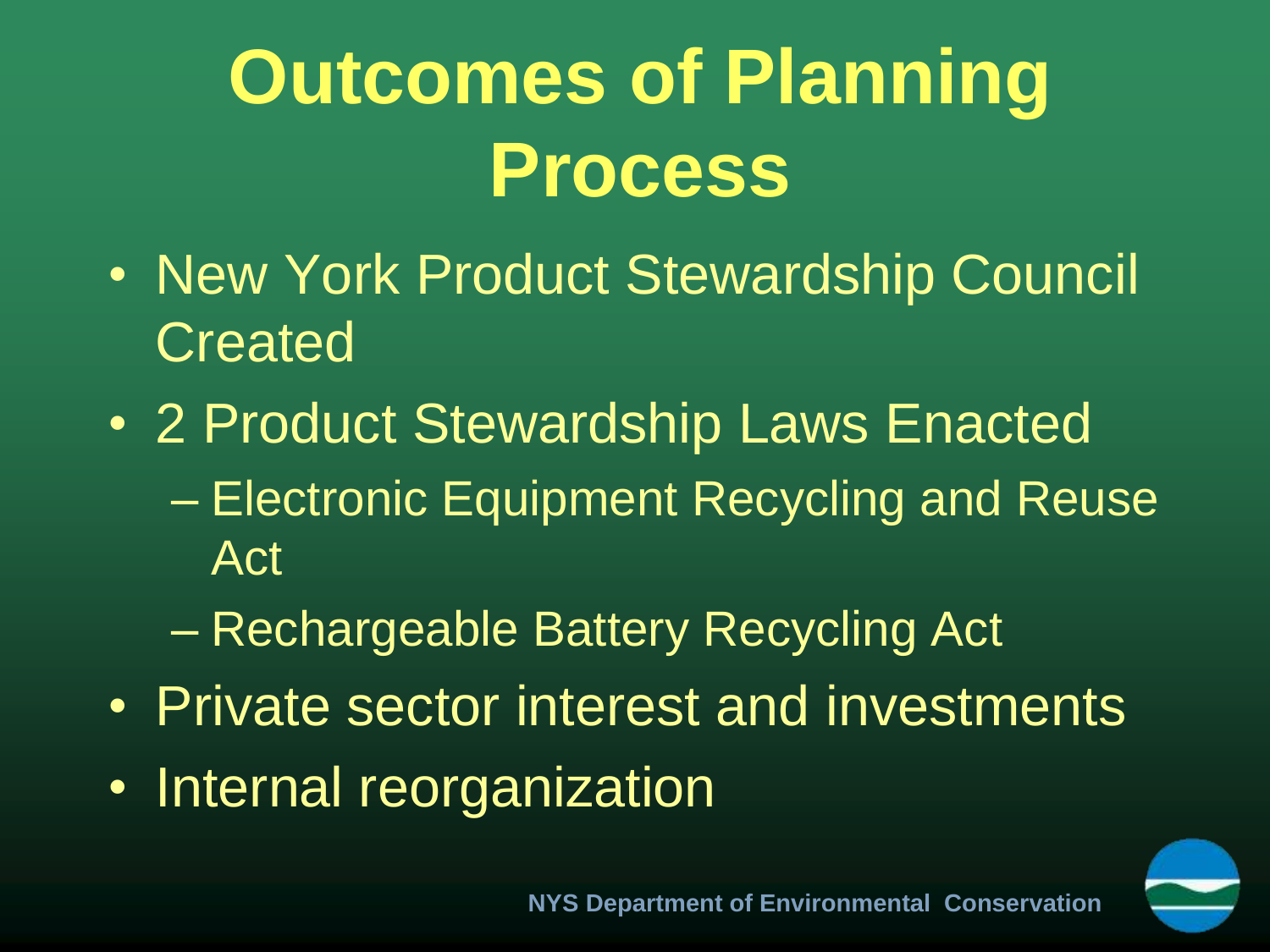## **Outcomes of Planning Process**

## Division of Materials Management

#### **Bureau of Permitting and Planning**

- Compliance & Resource Mgmt

- Facilities

- Planning & Municipal Assistance

**Bureau of Waste Reduction and Recycling**

- Product stewardship & waste reduction

-Recycling & **Outreach** 

- Organics Recycling & Beneficial Use

#### **Bureau of Pest Management**

-Product Registration & Pest Management **Alternatives** 

- Compliance & Lab **Services** 

- Reporting & **Certification**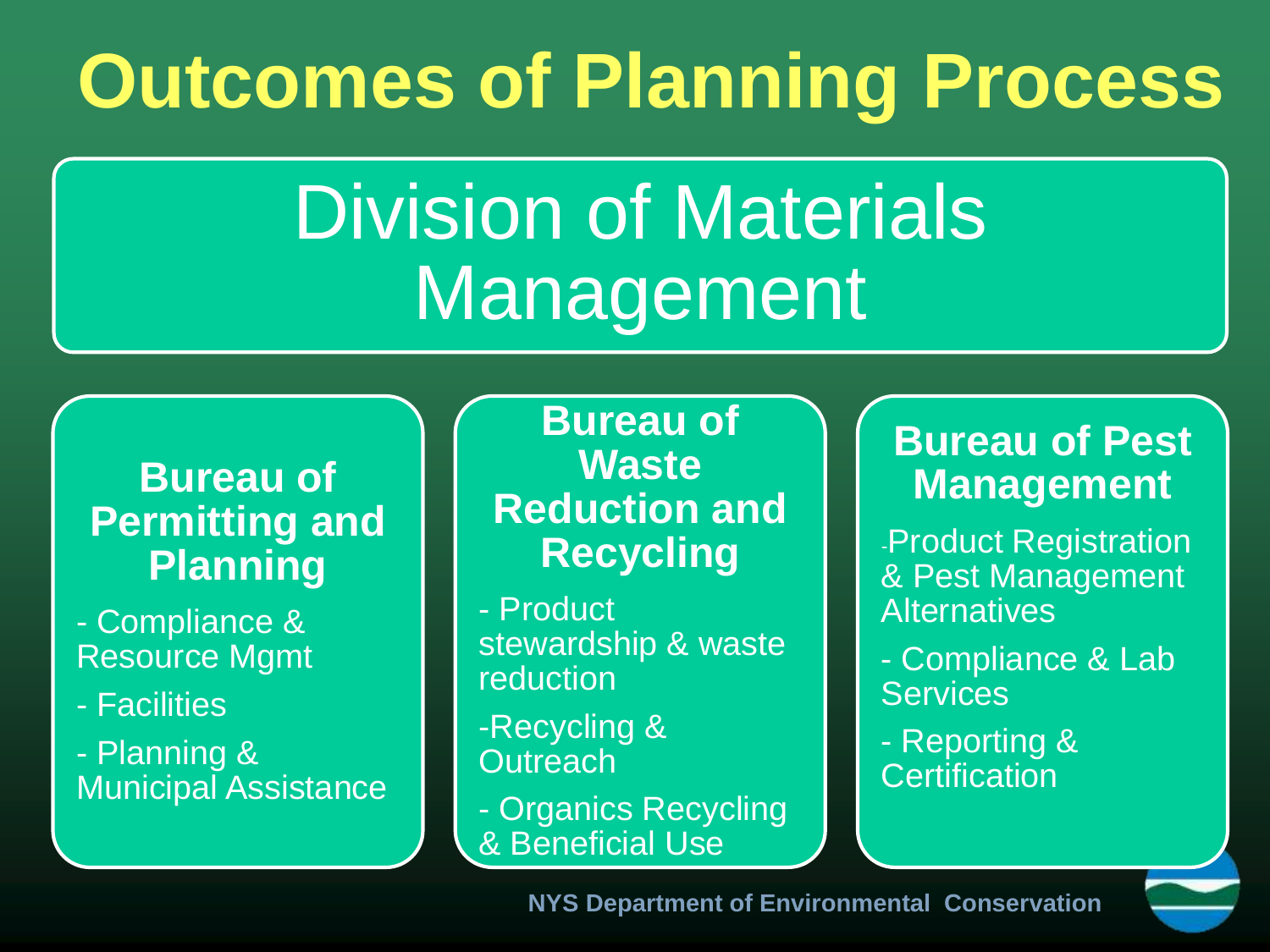### **Lessons Learned**

- Discussion has value
	- Raising literacy
	- Raising expectations

• Persistence is THE strategy

• Planning is the beginning NOT the end